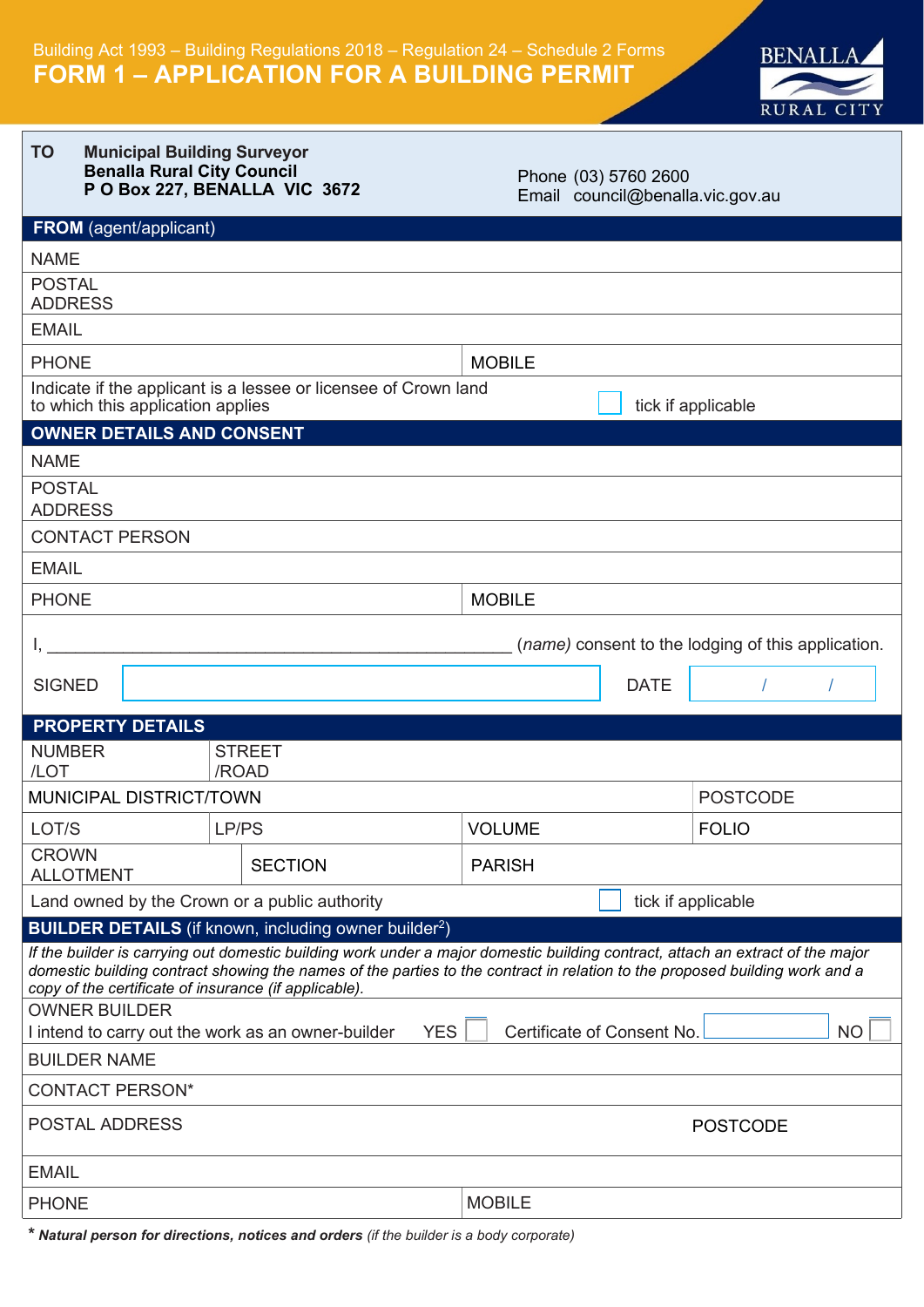| <b>BUILDING PRACTITIONER/S<sup>1</sup> AND/OR ARCHITECT</b>                                                                                                                                                                                                                 |                                                                                      |                                                           |  |  |  |  |
|-----------------------------------------------------------------------------------------------------------------------------------------------------------------------------------------------------------------------------------------------------------------------------|--------------------------------------------------------------------------------------|-----------------------------------------------------------|--|--|--|--|
| A) PERSON/S TO BE ENGAGED IN THE BUILDING WORKS <sup>3</sup>                                                                                                                                                                                                                |                                                                                      |                                                           |  |  |  |  |
| Name                                                                                                                                                                                                                                                                        | Category/class:                                                                      | Reg No:                                                   |  |  |  |  |
| Name                                                                                                                                                                                                                                                                        | Category/class:                                                                      | Reg No:                                                   |  |  |  |  |
| Name                                                                                                                                                                                                                                                                        | Category/class:                                                                      | Reg No:                                                   |  |  |  |  |
| B) PERSON/S ENGAGED TO PREPARE DOCUMENTS SUBMITTED WITH THIS APPLICATION <sup>4</sup>                                                                                                                                                                                       |                                                                                      |                                                           |  |  |  |  |
| Name                                                                                                                                                                                                                                                                        | Category/class:                                                                      | Reg No:                                                   |  |  |  |  |
| Name                                                                                                                                                                                                                                                                        | Category/class:                                                                      | Reg No:                                                   |  |  |  |  |
| If a registered domestic builder is doing the work, attach details of the required insurance (if over \$16,000).                                                                                                                                                            |                                                                                      |                                                           |  |  |  |  |
| <b>NATURE OF BUILDING WORKS</b>                                                                                                                                                                                                                                             |                                                                                      |                                                           |  |  |  |  |
| Construction of a new building<br>Extension of existing building<br>Change use of existing building<br>Re-erection of a building                                                                                                                                            |                                                                                      | Alterations to existing building<br>Removal of a building |  |  |  |  |
| Demolition of a building<br>or spa<br>Other (describe below)                                                                                                                                                                                                                | Construction of a swimming pool<br>Construction of a swimming pool<br>or spa barrier |                                                           |  |  |  |  |
| Description of building works                                                                                                                                                                                                                                               |                                                                                      |                                                           |  |  |  |  |
| What will the building be used for?                                                                                                                                                                                                                                         |                                                                                      |                                                           |  |  |  |  |
| <b>SOCIAL HOUSING</b>                                                                                                                                                                                                                                                       |                                                                                      |                                                           |  |  |  |  |
| YES.<br>NO<br>Indicate Yes if the building work, which is the subject of this application, includes the construction of social housing or if other<br>building work, which is the subject of a related staged building permit, includes the construction of social housing. |                                                                                      |                                                           |  |  |  |  |
| <b>COST OF BUILDING WORKS</b>                                                                                                                                                                                                                                               |                                                                                      |                                                           |  |  |  |  |
| Is there a contract for the building work?                                                                                                                                                                                                                                  | <b>YES</b>                                                                           | <b>NO</b>                                                 |  |  |  |  |
| What is the value of building works? (Contract price or estimate if no contract)                                                                                                                                                                                            |                                                                                      |                                                           |  |  |  |  |
| Please provide a break down including labour and materials and attach details of the method.                                                                                                                                                                                |                                                                                      |                                                           |  |  |  |  |
| Does the building work relate to more than one class of building, including a class of building referred to in section<br>205G(2A) of the Building Act 1993 and a class 1, 9 or 10 building?<br>YES<br>NO                                                                   |                                                                                      |                                                           |  |  |  |  |
| If Yes, provide the cost of the building work that relates to the class or classes referred to in section 205G(2A) of<br>the Building Act 1993 and the cost of the building work that relates to a class 1, 9 or 10 building:                                               |                                                                                      |                                                           |  |  |  |  |
| Cost of building work relating to a class $2 - 8$ building                                                                                                                                                                                                                  | \$                                                                                   |                                                           |  |  |  |  |
| \$<br>Cost of building work relating to a class 1, 9 or 10 building                                                                                                                                                                                                         |                                                                                      |                                                           |  |  |  |  |
| <b>STAGE OF BUILDING WORKS</b> (If application is to permit a stage of the building work)                                                                                                                                                                                   |                                                                                      |                                                           |  |  |  |  |
| <b>EXTENT OF STAGE (describe)</b>                                                                                                                                                                                                                                           | \$<br>Cost of work for this stage                                                    |                                                           |  |  |  |  |
|                                                                                                                                                                                                                                                                             | Cost of work for whole of building work \$                                           |                                                           |  |  |  |  |
| <b>APPOINTMENT OF BUILDING SURVEYOR</b>                                                                                                                                                                                                                                     |                                                                                      |                                                           |  |  |  |  |
| I/we appoint the Municipal Building Surveyor of Benalla Rural City Council pursuant to Section 76 of the Building<br>Act 1993 and declare that no other building surveyor has been appointed for the building works described above.                                        |                                                                                      |                                                           |  |  |  |  |
| <b>SIGNED</b>                                                                                                                                                                                                                                                               | <b>DATE</b>                                                                          |                                                           |  |  |  |  |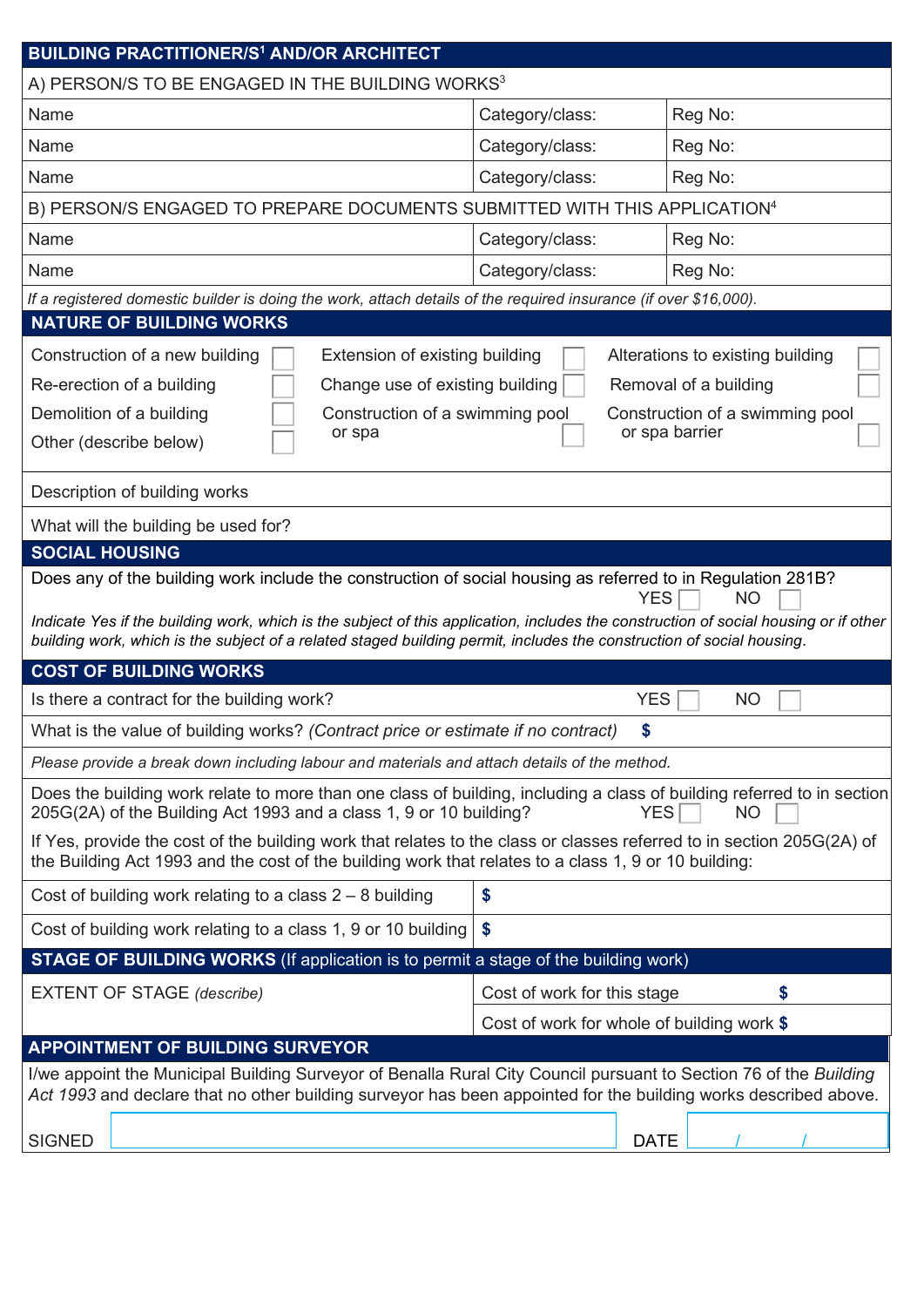*You will receive an email from the Victorian Building Authority (VBA) detailing how to pay for your building permit levy (if cost of works is above \$10,000). We cannot issue your building permit until the levy is paid and the VBA issues us with your building permit number.*

*Any amendments to the Permit after it has been issued will attract an amendment fee.*

| ATTACH COPY OF RECEIPT |
|------------------------|
|                        |

| OFFICE USE ONLY             |
|-----------------------------|
| Receipt No.                 |
| Date paid                   |
| <b>Building Permit paid</b> |
| Building lodgement paid     |
| Total paid                  |
| Cashier initial             |
|                             |

*Personal Information collected by Council is used for municipal purposes as specified in the Local Government Act 1989. The Personal and Information will be used solely by Council for these purposes and or directly related purposes. Council may disclose this information to other organisations if required by legislation. The applicant understands that the Personal Information provided is for the above purpose and that they may apply to Council for access to and/or amendment of the information. Requests for access and or correction should be made to Council's Privacy Officer".*